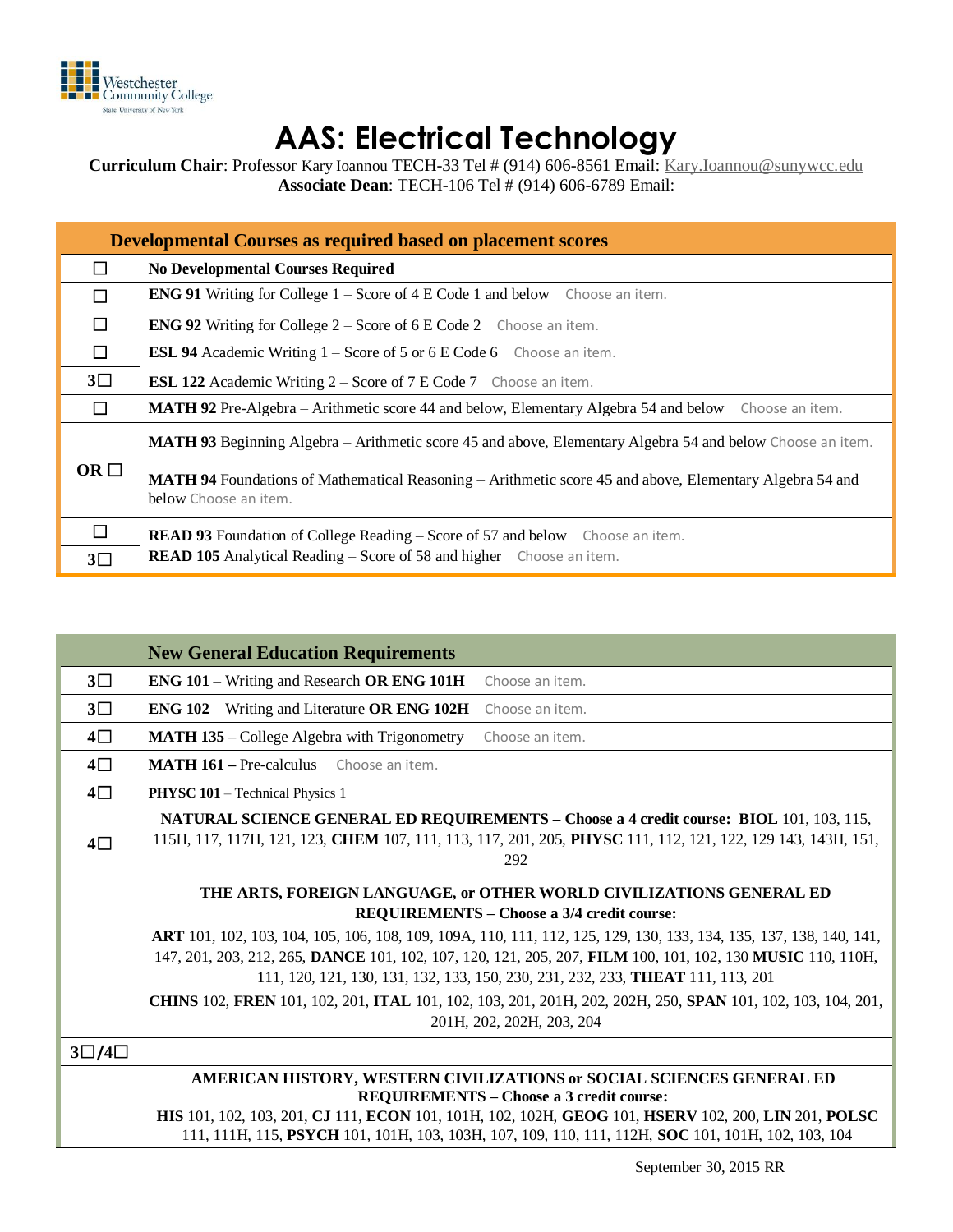

|            | <b>ART</b> 108, 109, <b>HIS</b> 101, 102, 104, 106, 110, 111, 112, 121*, 133**, 134**, <b>POLSC</b> 102, 104, 107 |  |  |  |  |  |  |
|------------|-------------------------------------------------------------------------------------------------------------------|--|--|--|--|--|--|
|            | *Students who complete this course cannot use HIS 133 or 134 to fulfill degree and/or general education           |  |  |  |  |  |  |
|            | requirements                                                                                                      |  |  |  |  |  |  |
|            | **Students who complete this course cannot use HIS 121 to fulfill degree and/or general education requirements    |  |  |  |  |  |  |
| $3\square$ |                                                                                                                   |  |  |  |  |  |  |

|                 | <b>Degree Requirements</b>                                                                                                       |  |  |  |  |  |  |  |
|-----------------|----------------------------------------------------------------------------------------------------------------------------------|--|--|--|--|--|--|--|
| $3\square$      | <b>ELEC 128</b> – Electrical Circuits: High School Algebra or MATH 93 is the prerequisite or co-requisite. Choose<br>an item.    |  |  |  |  |  |  |  |
| $3\square$      | <b>ELEC 129 – Digital Logic: High School Algebra or MATH 93 is the prerequisite.</b> Choose an item.                             |  |  |  |  |  |  |  |
| $3\square$      | ELEC 137 – Alternating Current and Non-Sine Wave: ELECT 128 is the prerequisite. MATH 135 is a co-<br>requisite. Choose an item. |  |  |  |  |  |  |  |
| $3\square$      | ELEC 160 – Electronics: High School Algebra or MATH 93 is the prerequisite.<br>Choose an item.                                   |  |  |  |  |  |  |  |
| $3\square$      | <b>ELEC 204</b> – Electrical Machinery: <b>ELEC 128 is the prerequisite.</b> Choose an item.                                     |  |  |  |  |  |  |  |
| $3\square$      | <b>ELEC 218 – Introduction to Microprocessors</b><br>Choose an item.                                                             |  |  |  |  |  |  |  |
| $3\square$      | ELEC 239 – Analog Circuits: ELEC 160 is the prerequisite. Offered in Fall semester.<br>Choose an item.                           |  |  |  |  |  |  |  |
| $3\square$      | <b>ELEC 282</b> – Electronic Communication: <b>ELEC 128</b> is the prerequisite.<br>Choose an item.                              |  |  |  |  |  |  |  |
| $3\square$      | <b>CIVIL 103 - Introduction to Technology</b> Choose an item.                                                                    |  |  |  |  |  |  |  |
|                 | <b>TECHNICAL ELECTIVES: See below for courses (9 Credits)</b>                                                                    |  |  |  |  |  |  |  |
| $3\square$      | $3\square$                                                                                                                       |  |  |  |  |  |  |  |
| $3\square$      |                                                                                                                                  |  |  |  |  |  |  |  |
| <b>SEEN BY:</b> | <b>Completed credits</b><br>of 64 required                                                                                       |  |  |  |  |  |  |  |

**NOTES:**

## **The Technical Electives requires Chairpersons approval**

All students should take Introduction to Technology in the first semester.

## **TECHNICAL ELECTIVES: Select THREE courses from:**

**ELEC 138** – Intro Telecommunications: **Offered in fall semester**

**ELEC 223** – Digital Logic and Switching Circuits: **Offered every semester**

**ELEC 228** – Energy Conversion & Power: **Not offered every semester**

**ELEC 240** – Advanced Electronic Circuits: **Offered every semester**

**ELEC 255**-Circuits for Engineers Corequisite: **Offered every semester MATH 165** – Technical Mathematics with Calculus

**ELEC 266** – Computer Applications for Electronics: **Not offered every semester**

**ELEC 267** - Advanced Circuits for Engineers: **Offered in spring semester Corequisite: ELEC 244 –** Advanced Passive and Active Laboratories**, Prerequisites: ELEC 255 –** Circuits for Engineers

**MECH 162**-CAD 1 Technical elective that is given both semester

**Or substitute approved by Curriculum Chair**